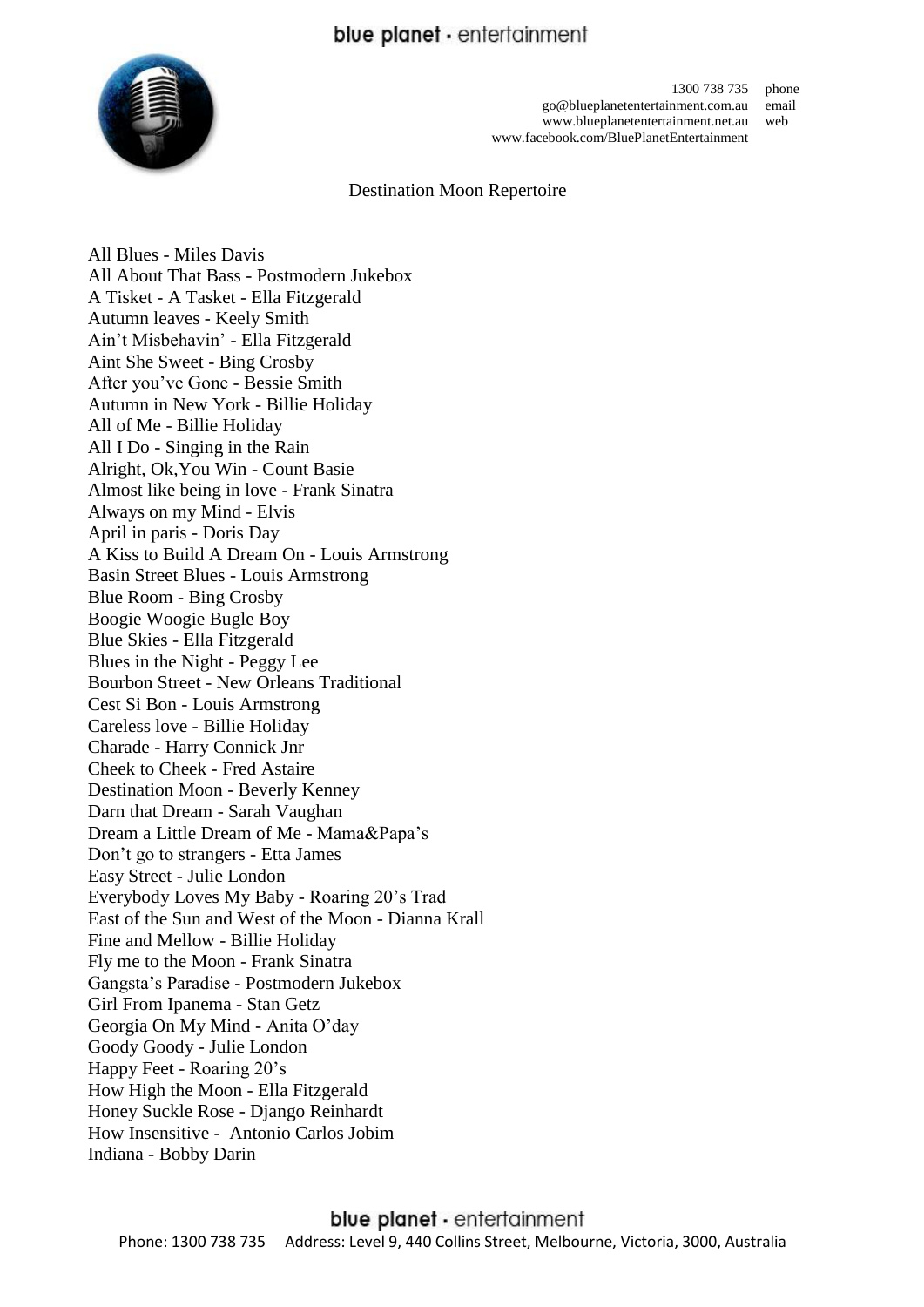# blue planet - entertainment



1300 738 735 phone go@blueplanetentertainment.com.au email www.blueplanetentertainment.net.au web www.facebook.com/BluePlanetEntertainment

Destination Moon Repertoire

I can't Believe You're in Love With Me - Billie holiday I wish I could Shimmy Like my Sister Kate - Blues Trad I Can't Give You Anything But Love - Louis Armstrong I got Lost in his Arms - Julie London I found a New Baby - Ethel Waters I'm in the Mood for Love - Louis Prima I'm Beginning to see the light - Frank Sinatra If I Were a Bell - Frank Loesser (Guys and Dolls) It might as well be spring - State Fair It Don't Mean a Thing - Duke Ellington I won't Dance - Louis Armstrong I'm Beginning To See The Light - Frank Sinatra Jersey Bounce - Ella Fitzgerald Jeepers Creepers - Louis Armstrong La Vie En Rose - Edith Piaf Let's do it (Let's Fall in Love) - Cole Porter Lady be Good - Ella Fitzgerald Lover Man O where can u be? - Ella Fitzgerald Love for Sale - Cole Porter Lullaby of Broadway - 42nd Street My Funny Valentine - Frank Sinatra L.O.V.E - Nat King Cole Love Me Tender - Elvis Moonlight in Vermont - Billie Holiday My Baby just Cares for Me - Nina Simone Moten Swing (Driving me Crazy) - Billie Holiday Minnie the Moocher - Cab Calloway Night and Day - Cole Porter Nature Boy - Frank Sinatra Red Red Robbin - Doris Day Rose Room (In Sunny Roseland) - Art Hickman Say It's Only A Paper Moon - Billie Holiday Savoy - Louis Armstrong Sunny Side of The Street - Peggy Lee Satin Doll - Ella Fitzgerald Safronia B - Adam Hall Shake That Thing - Billie Holiday Sheik of Araby - Harry Connick Jnr Swing Brother Swing - Ella Fitzgerald Shiny Stockings - Bb Ella Fitzgerald Solitude - Billie Holiday Somewhere Over The Rainbow - Judy Garland Someone to Watch Over Me - Ella Fitzgerald Straighten Up and Fly Right - Dean Martin